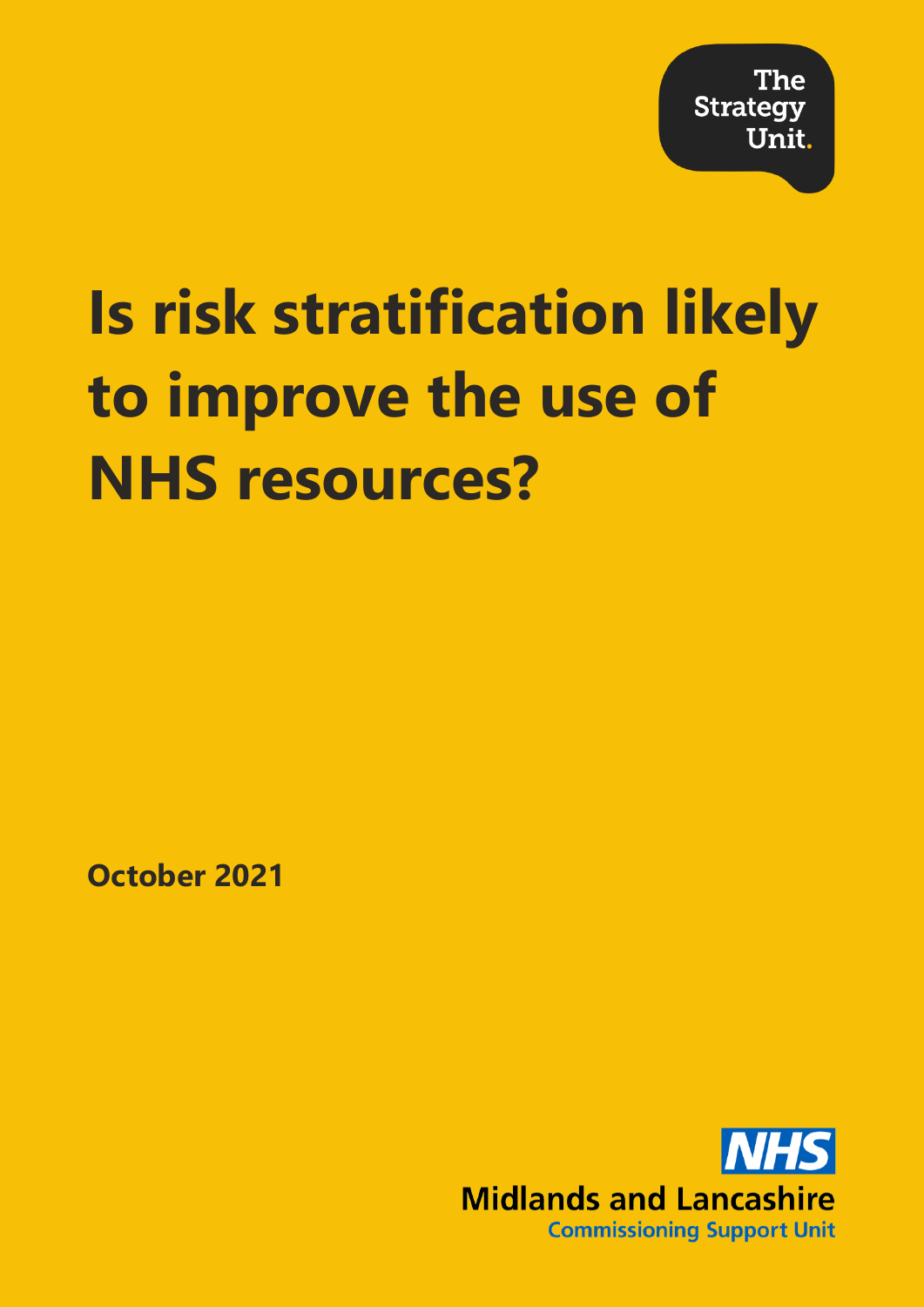## **Document control**

| <b>Document Title</b> | Is risk stratification likely to improve the use of NHS resources?                      |  |  |  |
|-----------------------|-----------------------------------------------------------------------------------------|--|--|--|
| <b>Written by</b>     | Steven Wyatt, Mohammed A Mohammed, Shammas Rahim, Peter<br>Spilsbury                    |  |  |  |
|                       | The authors declare no conflicts of interest and no specific funding<br>for this paper. |  |  |  |
| <b>Date</b>           | 13 <sup>th</sup> October 2021                                                           |  |  |  |

#### **Contact:**

Tel: 0121 612 1538 Email: strategy.unit@nhs.net Web: [www.strategyunitwm.nhs.uk](http://www.strategyunitwm.nhs.uk/) Twitter: @strategy\_unit

This work is licensed under CC BY-NC 4.0. To view a copy of this license, visit [https://creativecommons.org/licenses/by](https://creativecommons.org/licenses/by-nc/4.0)[nc/4.0](https://creativecommons.org/licenses/by-nc/4.0)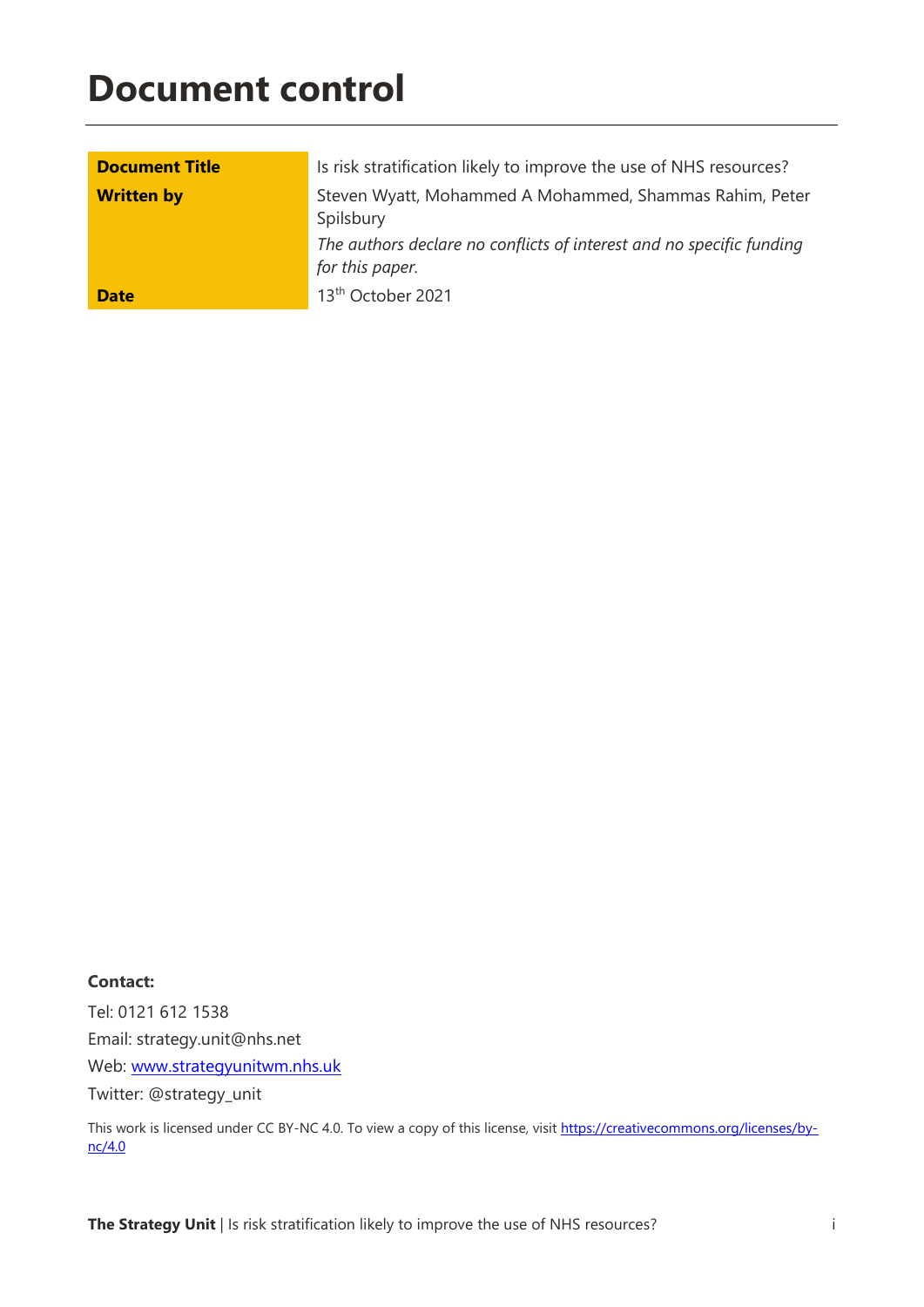# **Is using a risk prediction tool likely to be worth it?**

We think there is a simple, insightful way for commissioners to determine if a risk prediction tool might work and save money before using it. But we suspect that decision makers don't currently think in these terms. This paper sets out our arguments, and we invite others to contribute.

#### **Abstract**

Risk prediction tools are ubiquitous in healthcare. These tools are often used to identify individuals at high risk of an adverse event and who may benefit from an upstream intervention. The assessment of risk prediction tools usually revolves around performance statistics such as sensitivity, specificity, discrimination and positive predictive value (PPV).

Published risk prediction tools are usually reported to have good performance statistics but with little guidance on how to commission such tools. Despite their reported performance, there is a paucity of evidence on the extent to which risk prediction tools work in practice and save money.

Whilst such studies may be challenging to undertake, we offer a simple framework for evaluating the plausibility of success at the design stage. This design stage evaluation of risk prediction tools combines the PPV with the number needed to treat (NNT) and shows that to save money, the unit cost of an intervention (I) must be less than the average cost of the adverse event (A) multiplied by the ratio of the PPV/NNT. (I <A\*PPV/NNT).

#### **Background**

Healthcare systems are facing major challenges managing increased demand for care and the costs of new technologies within constrained resources. Pressure in the field of unplanned care is particularly marked with the increase in unplanned use of emergency departments (EDs) often being seen as a direct failure to address the needs of patients upstream in primary care<sup>i,ii</sup>.

It is argued that if the correct intervention had been provided, then subsequent unplanned episodes of care and associated costs could have been avoided.

A key question then, is how can we identify patients at risk of an adverse binary outcome or event (e.g. death, unplanned admission), so that we might intervene earlier to mitigate the adverse outcome and its associated costs?

#### **Risk prediction tools**

This is the rationale for numerous risk prediction toolsi, (Although use is so widespread that this rationale is often forgotten). Examples in primary and secondary care include cardiovascular risk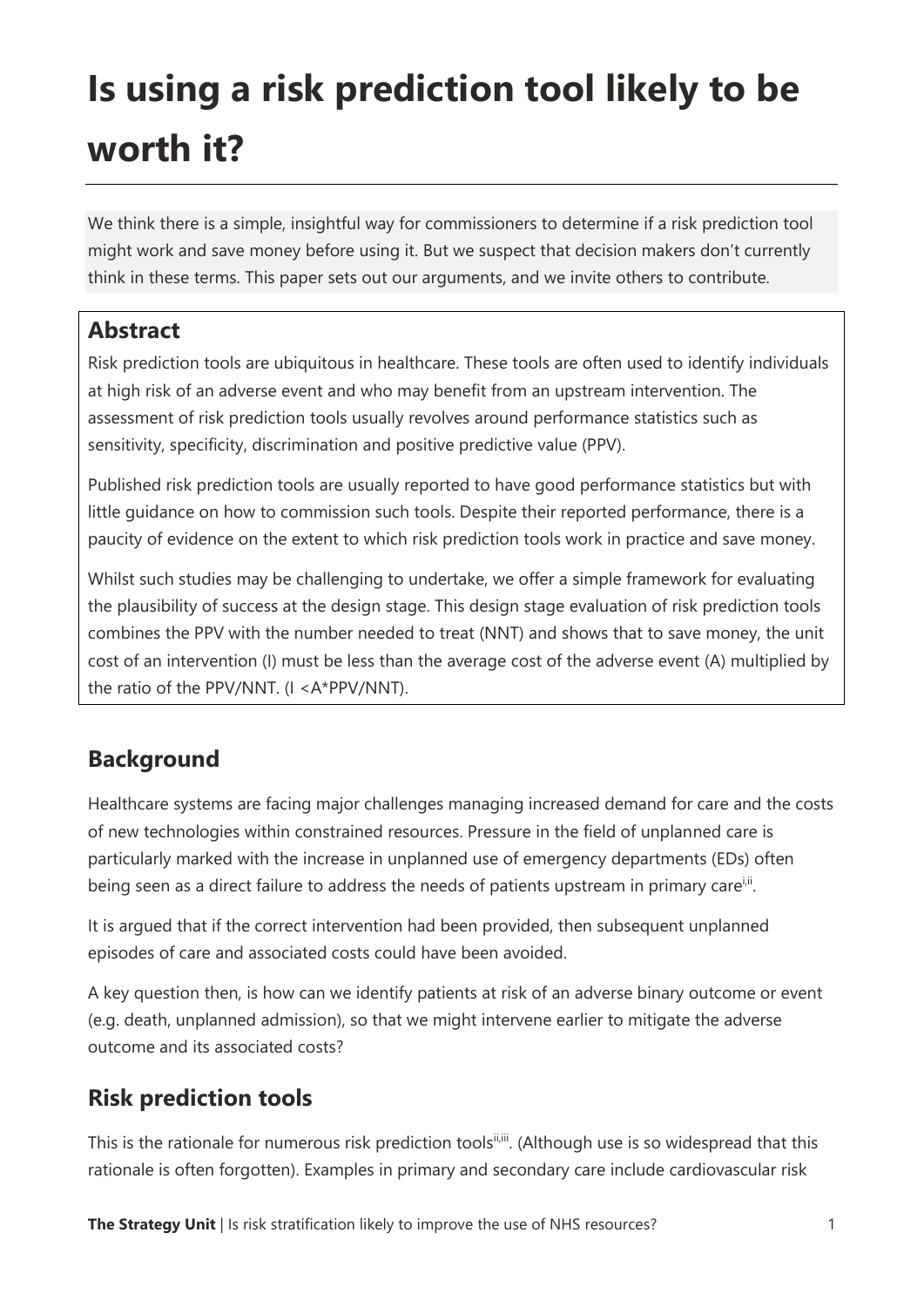prediction (using the Framingham risk prediction tool<sup>iv</sup> and QRisk2<sup>y</sup>), sepsis risk prediction (using SIRS and qSOFA<sup>vi</sup>) and the risk of readmission to hospital (using the Combined Predictive Model<sup>vii</sup> and PARR-30viii).

The quality of risk prediction tools is usually assessed via a set of statistical performance metrics such as sensitivity, specificity and discrimination as described in Table 1.

| Table 1: Some of the metrics typically used to report the performance of a risk prediction |
|--------------------------------------------------------------------------------------------|
| tool applied to unplanned hospital admission.                                              |

|                                                                                                  |               | <b>True Outcome</b>                                                                                                                                                                                          |                          |  |
|--------------------------------------------------------------------------------------------------|---------------|--------------------------------------------------------------------------------------------------------------------------------------------------------------------------------------------------------------|--------------------------|--|
|                                                                                                  |               | <b>Admitted to hospital</b>                                                                                                                                                                                  | Not admitted to hospital |  |
| <b>Predicted outcome</b>                                                                         | High-<br>risk | True Positive (TP)                                                                                                                                                                                           | False Positive (FP)      |  |
|                                                                                                  | Low-risk      | False Negative (FN)                                                                                                                                                                                          | True Negative (TN)       |  |
|                                                                                                  |               |                                                                                                                                                                                                              |                          |  |
| <b>Performance Metric Formula</b>                                                                |               | <b>Description</b>                                                                                                                                                                                           |                          |  |
| $Accuracy =$<br>$(TP+TN) / (TP+FP+FN+TN)$                                                        |               | Accuracy measures how well the risk prediction tool<br>identifies people who were and were not admitted to<br>hospital.                                                                                      |                          |  |
| Sensitivity (aka recall) =<br>$TP / (TP + FN)$                                                   |               | The proportion of high-risk people who<br>were<br>admitted to hospital.                                                                                                                                      |                          |  |
| Specificity $=$<br>$TN / (TN + FP)$                                                              |               | The proportion of low-risk people who were not<br>admitted to hospital.                                                                                                                                      |                          |  |
| Positive predictive value = TP /<br>$(TP+FP)$                                                    |               | The proportion of high-risk people who were<br>admitted to hospital.                                                                                                                                         |                          |  |
| Negative predictive value =<br>$TN / (TN + FN)$                                                  |               | The proportion of low-risk people who were not<br>admitted to hospital.                                                                                                                                      |                          |  |
| Concordance statistic (aka c-<br>statistics or area under receiver<br>operating characteristic): |               | The probability that a randomly selected person who<br>was admitted to hospital will have a higher modelled<br>probability of admission than a randomly selected<br>person who was not admitted to hospital. |                          |  |

For instance, the ability of a risk prediction tool to discriminate between patients who do and do not experience the adverse outcome (e.g. death or unplanned admission) is a key indicator of performance and is denoted by the *c*-statistic which ranges from 0 to 1: where a value 0.5 is no better than tossing a coin and the perfect discrimination has a *c*-statistic of 1. Thus, the higher the *c*-statistic, the better the risk prediction tool. In general, values less than 0.7 are considered to show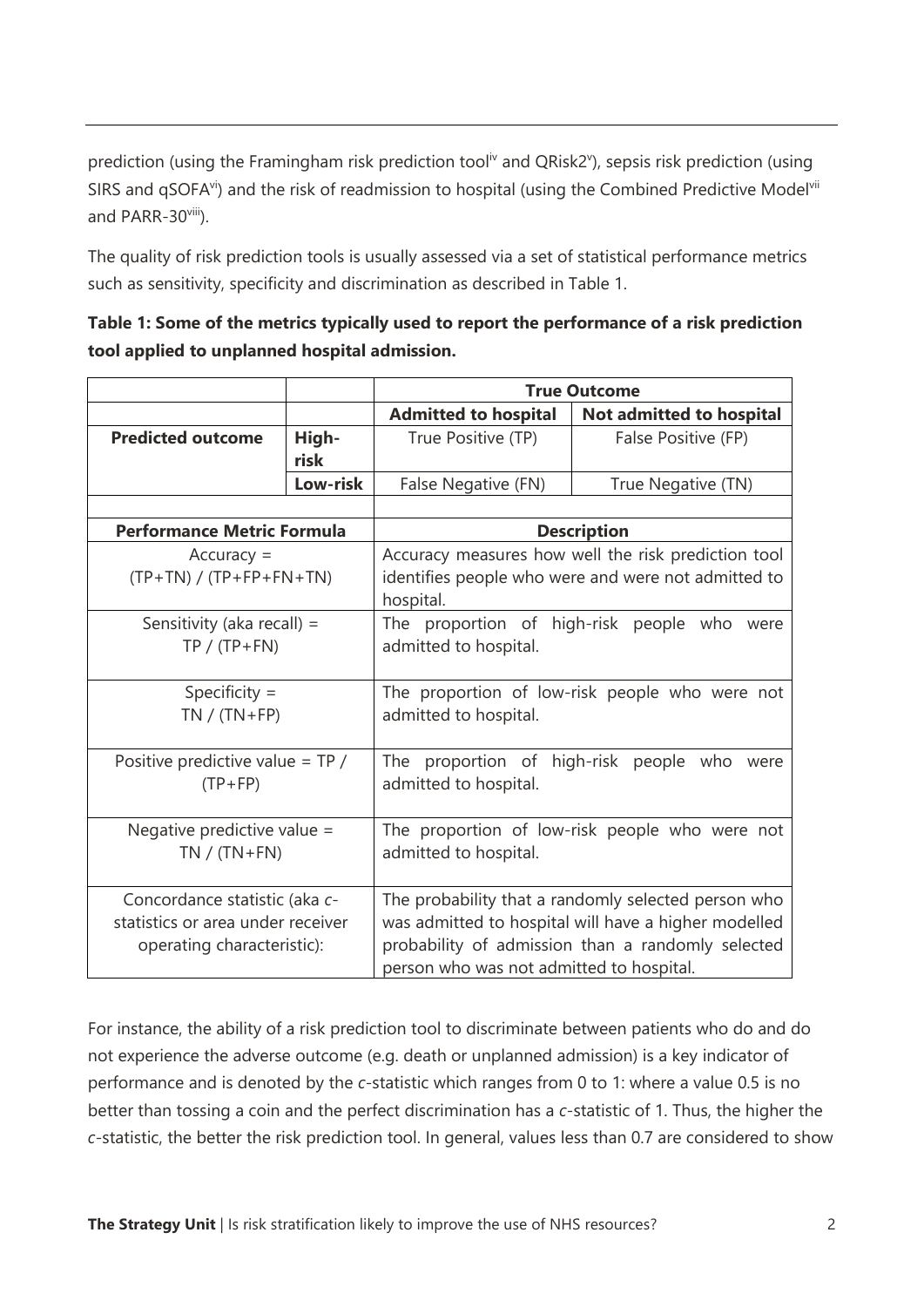poor discrimination, values of 0.7–0.8 can be described as reasonable, and values above 0.8 suggest good discrimination.

The *c*-statistic is often used to compare different risk prediction models. However, the PPV is also very useful because it tells us the proportion of high-risk people who will experience the event – which is the primary purpose of the risk model in practice and therefore a crucial performance metric. The higher the PPV, the better the risk prediction tool is at picking out people who will experience the adverse event.

Whilst the statistical performance of risk prediction tools is well reported, there is little guidance on how to commission such tools and the extent to which they impact improved outcomes and reduced costs are infrequently reported<sup>ixx</sup>. Although such studies may be challenging to undertake, they are nevertheless crucial in determining the extent to which the risk prediction tool has served its purpose.

One notable exception is a well-designed and executed randomised stepped-wedge trial in primary care that measured the effects on service usage, costs, mortality, quality of life and satisfaction of deploying a risk stratification tool, known as Prism, designed to reduce ED usage for use in primary care (32 general practices, 230,000 patients)<sup>xi</sup>. The intervention was the provision of the risk prediction tool along with training and support for staff in general practices. The primary results showed *increases*, not decreases, in unplanned admissions, ED attendances and overall healthcare costs.

Whilst such empirical evidence is crucial to scientific progress, it is, ironically, relatively late in the day to discover such an antithetical result. It would be useful to find a way to fail faster and safely – by determining the extent to which a risk prediction tool is likely to succeed at the design stage: before roll out.

#### **Design stage evaluation of risk prediction tools**

We propose a simple design stage evaluation framework for assessing the impact of risk prediction tools which combines the PPV of risk prediction tools with the number needed to treat upstream interventions and the cost of the adverse event and upstream intervention.

The Figure below provides a worked example. It demonstrates the evaluation of a hypothetical risk prediction tool, using the PPV of the risk prediction tool, the Number Needed to Treat  $(NNT)^1$  of an upstream intervention and the costs associated with the adverse event and intervention.

<sup>&</sup>lt;sup>1</sup> The Number Needed to Treat is the average number of people that would need to receive the intervention to prevent one additional negative outcome.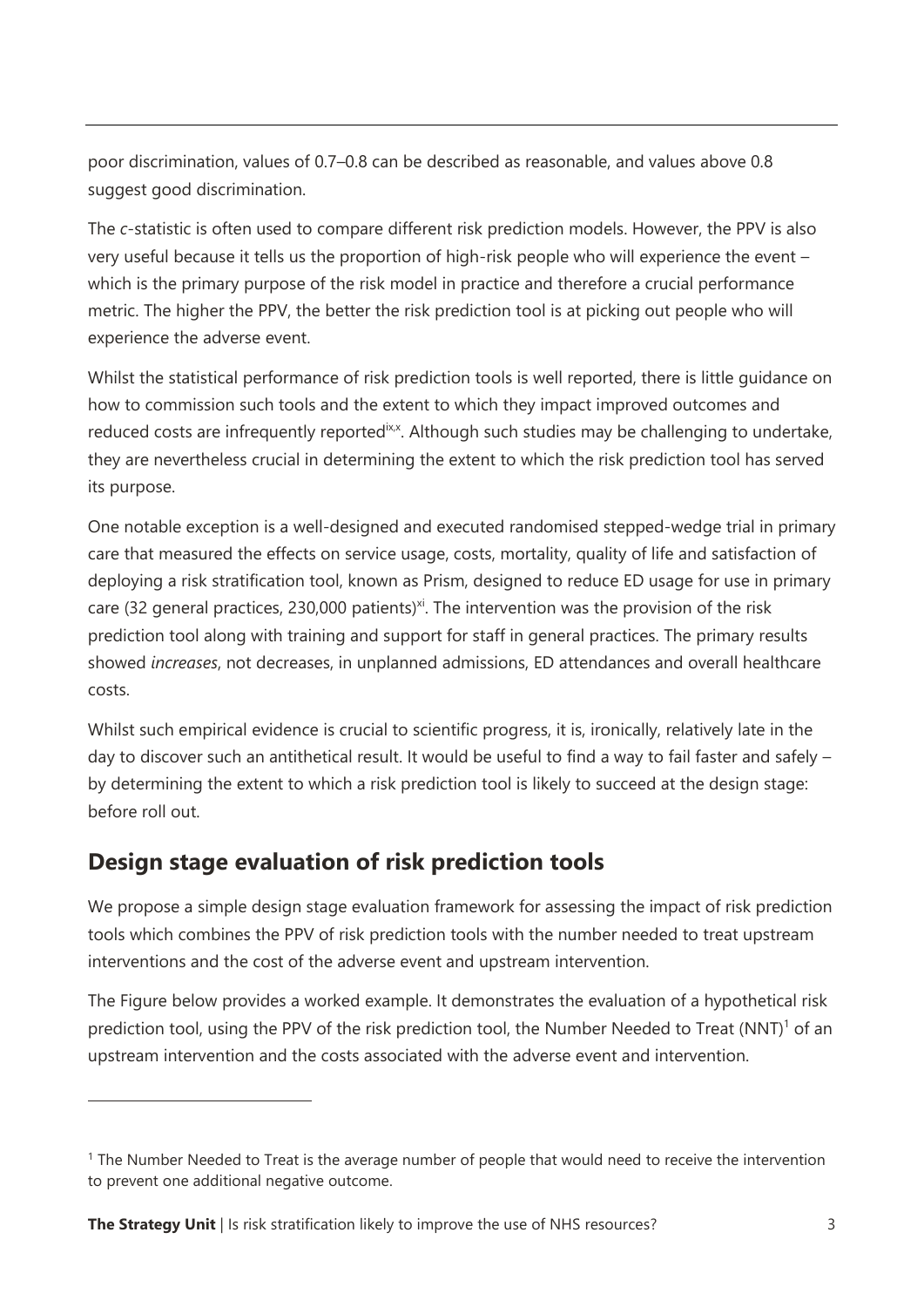### A worked example



Warfarin - Patients with Atrial Fibrillation - to prevent one ischemic stroke - 25 Beta-blocker - Heart failure - to prevent one hospitalisation - 110  $NRT$  – smokers – to support one person to quit – 15 Aspirin - patients at risk of CVD - to prevent one non-fatal heart attack - 333

Consider a hypothetical general practice with 5,000 patients, where a risk prediction tool is to be used to identify the top 2% ( $n = 100$ ) of patients at risk of an unplanned admission to hospital in the next 12 months.

The PPV of the risk prediction tool in this top 2% is reported as 36%; in other words, 36 of the 100 identified patients would be expected to experience an unplanned admission (64 of the 100 would not). These indicative values for the risk prediction tool are not dissimilar to what is reported in practice<sup>xii</sup>. Nevertheless, in this scenario all 100 identified patients would be subject to an intervention designed to reduce the risk of an unplanned admissions.

Let us now imagine an intervention with no downside risk and with an NNT of 18 (i.e. for every 18 identified people treated who would otherwise have been admitted, 1 unplanned admission would be avoided). So, of the 36 patients who go on to experience the event, our intervention would avoid 2 such events.

Let further us assume that an unplanned admission costs on average £2,000. In order to save money, our upstream intervention must cost less than £40 ( $n = 2 \times 2000/100$ ) per patient. Decision makers may now factor this insight into their decision to proceed. (The box below shows the general equation which relates PPV, NNT, the costs of adverse events and upstream interventions).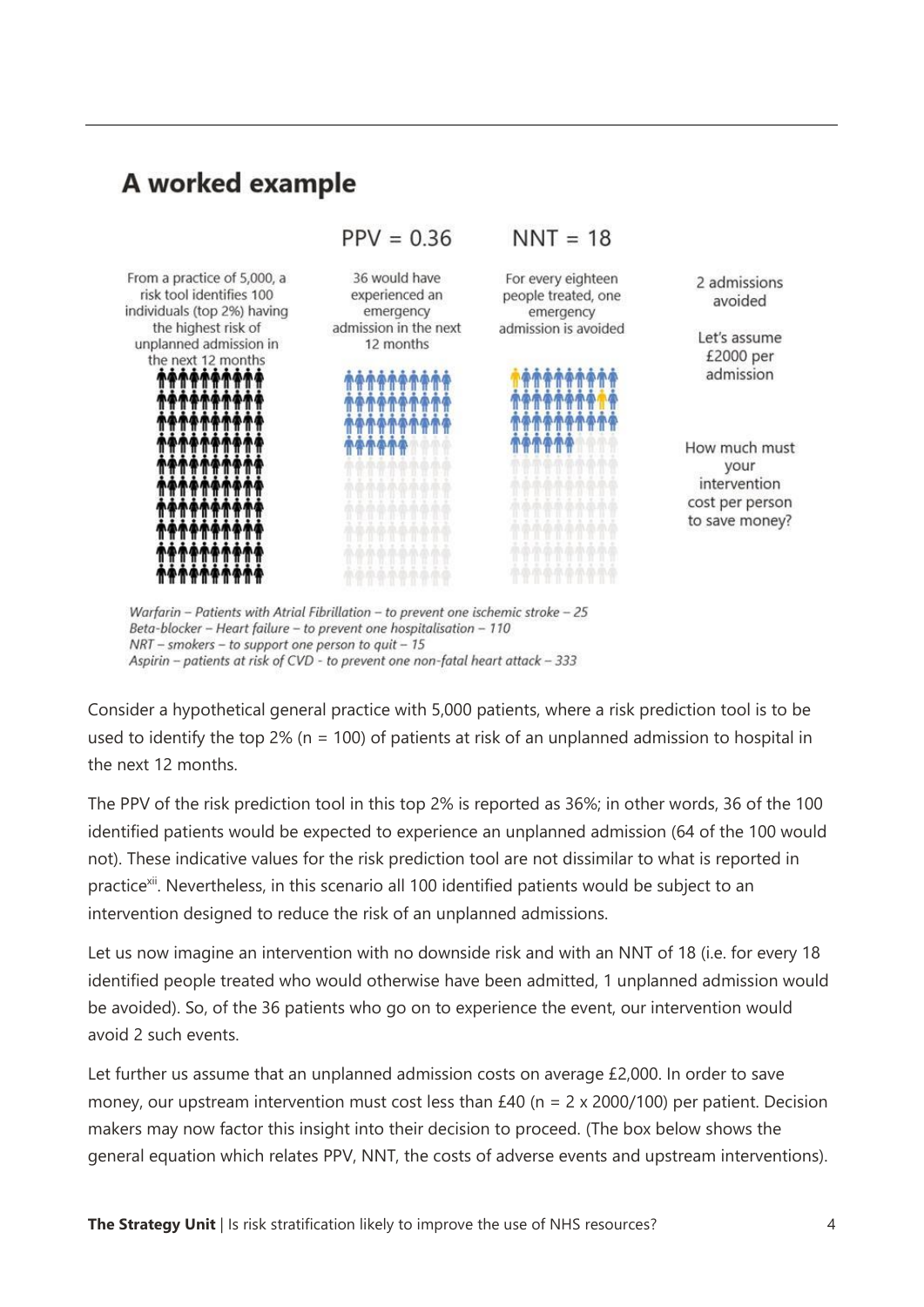There are a few caveats to our illustrative example:

- We have not included the preliminary costs of developing and deploying the risk prediction tool in IT systems because these are generally considered to be much lower than the cost of using them to intervene to reduce adverse healthcare outcomes<sup>ix</sup>. Nevertheless, where these preliminary costs are available and deemed material they may be incorporated into the calculus.
- We used a single PPV, but changing the risk threshold for defining low and high-risk patients by focusing on say the top 5% (or 1%) instead of the top 2% of cases would induce a lower (or higher) PPV.
- Furthermore, the recognition that not all high-risk patients are amenable to avoiding the adverse outcome has led to approaches to identify subsets of at-risk patients for whom the intervention is expected to be more successfulxiii. Such 'impactibility' based models are also subject to the formula described in box 2.

#### **Box 2: The relationship between the cost of the upstream intervention, the cost of the adverse event, PPV and NNT**

- A is the average cost of an adverse event;
- **PPV** is the positive predictive value of a tool which aims to identify patients who will have an adverse event in a given period;
- **NNT** is the number of people that need to receive the intervention in order to avoid one adverse event; and
- **I** is the unit cost of an intervention to prevent an adverse event which is delivered to those identified by the predictive risk tool then,
- **I < A.PPV/NNT** is the equation for the intervention to save money.

The plausibility of an upstream intervention with an NNT of 18 having a cost of £40 per patient is a critical issue to make transparent to decision makers before commissioning any risk prediction tool. Decision makers need to make explicit their degree of belief around such an intervention and its cost while noting the tendency for optimism bias.

As shown in Box 1, we suggest that decision makers are supplied with NNTs and associated costs for a range of comparable interventions to help calibrate their judgements while further refinements could be made by incorporating statistical uncertainty around these estimates.

Figure 1 illustrates how the cost per identified patient varies with PPV and NNT values for our worked example. The general message is that the lower the NNT (i.e. more effective interventions),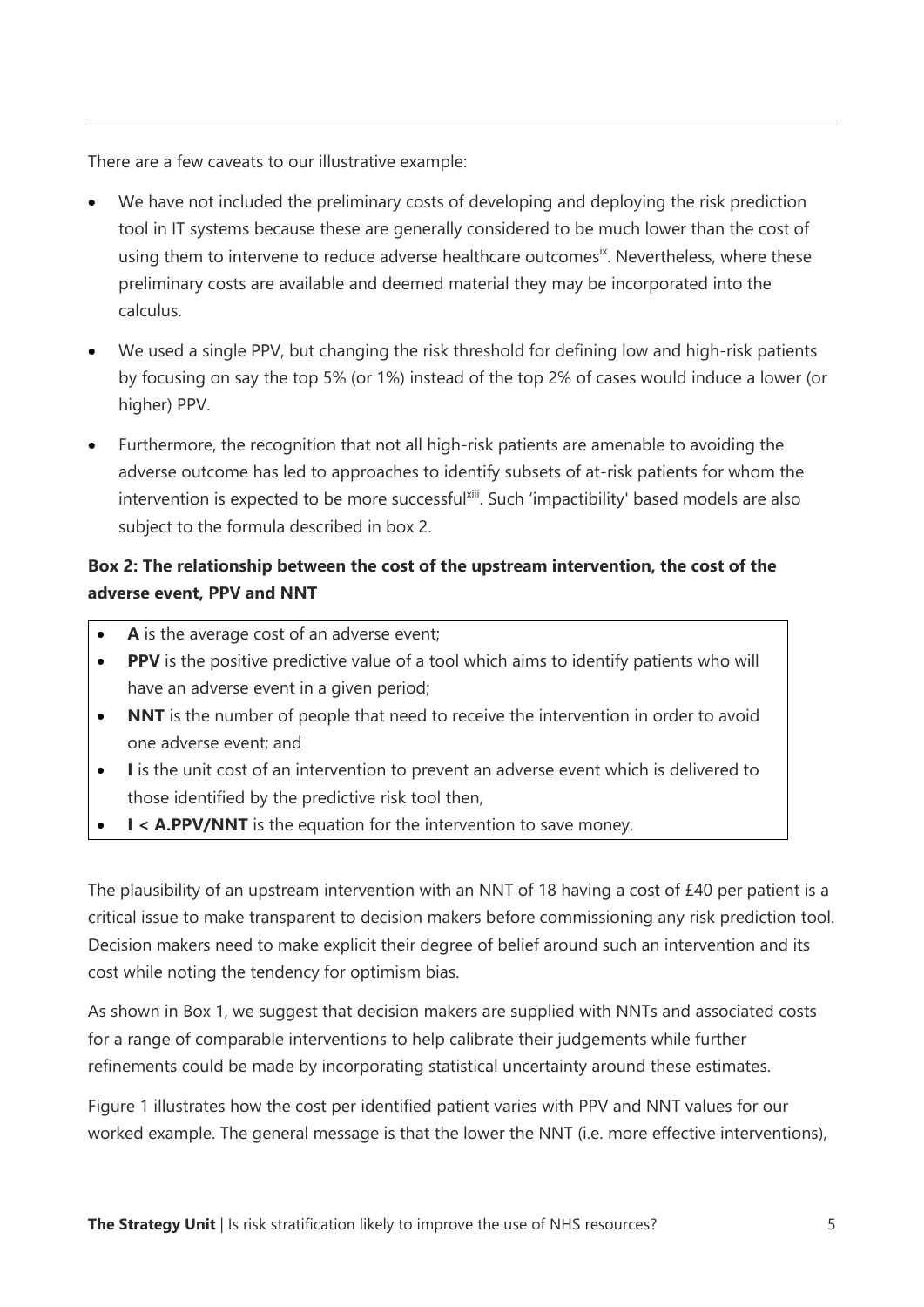the more we can afford to pay per identified patient for a given PPV, and that impact of improvements in PPV becomes more pronounced with more effective interventions (lower NNTs).





In summary, we offer this simple framework as a practical tool to enable decision makers to assess the potential of risk prediction tools at the design stage. We welcome feedback on its use and continual efforts to improve it.